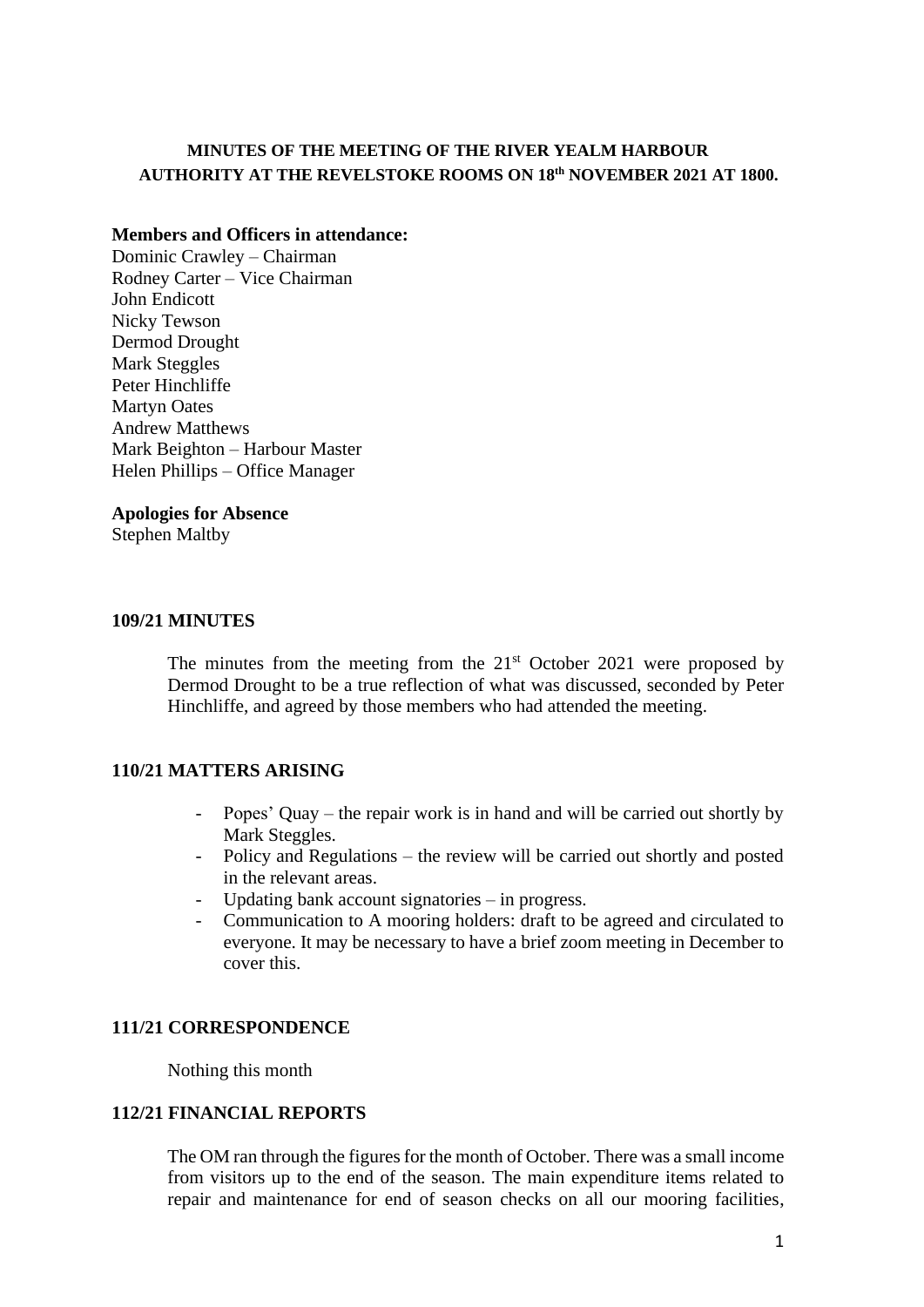navigation marks and buoys. The cashflow continues to be ahead of projection and it would appear likely that we will end the year £40k ahead on bank balances.

#### **1113/21 BUDGET SUB-COMMITTEE**

The budget sub-committee met on Tuesday  $16<sup>th</sup>$  November to run through the proposed budget figures which were then circulated to all committee members. The committee then debated the report at the meeting.

A member felt that there should be an additional charge to store boats on the pontoons at Yealm Steps, these being a finite resource with a need to manage available capacity and recurring issue of overcrowding. It was agreed this should be a topic for future consideration which might then be combined with the introduction of the planned electric ferry.

A member also expressed concerns over the paddleboard and kayak charging regime introduced in 2021. It was pointed out that users do generate a considerable amount of extra work and there is a significant amount of time spent giving information to inexperienced operators. Extra personnel have been made available both on and off the water this year to cover increased patrolling and administration and therefore all river users should contribute to these costs. It was agreed that the charging regime should remain in place for 2022.

A member pointed out that the growth in revenues in 2021 had come mainly from sources that were more seasonal and weather dependent, including paddleboarders. Revenue trends in 2022 will be monitored closely.

A general discussion took place on our day-to-day reliance on the harbour launch and what alternatives might be available in the event of the launch not being available due to short term mechanical problems. It was considered that other boat alternatives would be available from within the local community to support such an eventuality.

A question was raised over the review of the reserving process currently in place to cover general contingencies and significant operating asset replacement costs. The HM noted that he was waiting for figures from Walcon concerning pontoon repair/replacement costs and the chairman advised the authority that an update analysis, including any revisions if necessary, would be presented in early 2022.

The Authority will no longer qualify for the VAT flat rate scheme which will have a meaningful dampening impact on our income in the future. The detailed budget analysis, which includes no increases in charges for 2022, was put before the committee. It was proposed by Andrew Matthews that we accept the budget, seconded by John Endicott and unanimously agreed.

# **114/21 HARBOUR MASTER'S REPORT**

- As a result of a marine accident in June 2020 in the Camel Estuary a report has now been produced by the Marine Accident Investigation Branch (MAIB), which makes various recommendations. The HM is reviewing the recommendations to see if actions need to be taken. The HM has also been in touch with various organisations using the river, including the Gig Club, the Yacht Club and Regatta Committee to have discussions on their risk assessments and make them aware of the report.
- There was a report of a theft of an engine from a boat left at Bridgend over night where the transom of the boat was cut away.